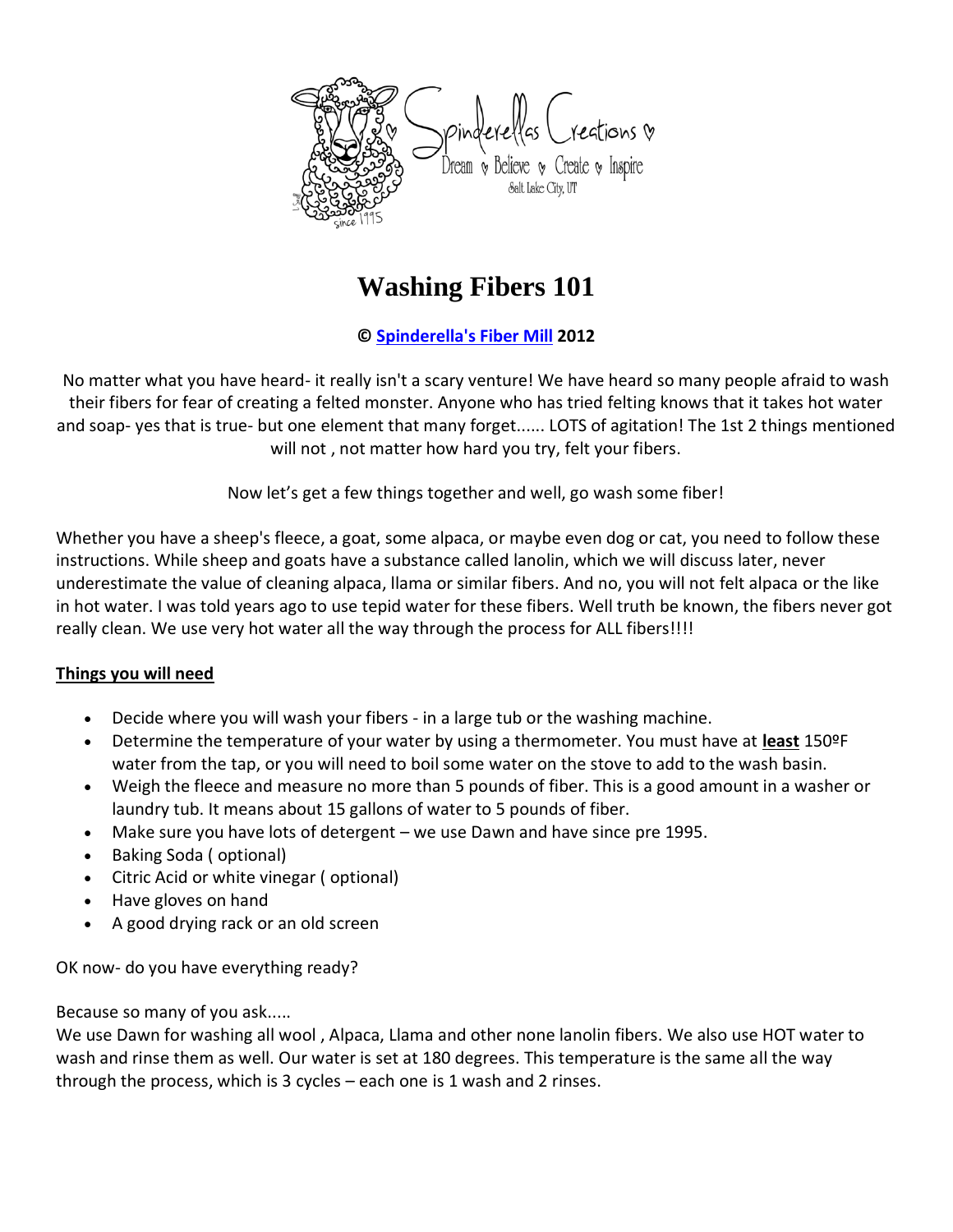## **Ready..... Set.... let's go!**

- 1. Fill your tub or washing machine with at least 150ºF water the best way to get the hottest water in your washing machine is to shut off the cold spigot to the washer.
- 2. Add your detergent at a little less than 1/3 cup to 1 pound of fleece. Also add 1 cup of regular table salt is you have hard water. We have found this softens the water and also helps with the cleaning. We buy it in bulk at Costco.

\*I add 1.5 - 2 cups of Dawn per 5 pounds of wool, 1 cup per 5 pounds of alpaca.\*

- 3. Gently mix the water and detergent making sure to make as few suds as possible.
- 4. Add your fibers, about one handful at a time, opening up, or fluffing the locks up as you go; pressing down, but NOT AGITATING them.
- 5. Close the lid on the washer or place a black plastic bag over the fibers to retain the heat.
- 6. Leave in the water 20 minutes- no longer than 1/2 an hour. You DO NOT want to let the water cool especially for wool or mohair. Lanolin re congeals at 110ºF , which is still very hot for our hands. Cooling the water will make it more difficult to strip the lanolin and dirt.
- 7. Using the washer- remove fleece from tub and place in washing machine- or start the rinsing process with your fleece in the washer. Turn the knob to the LAST rinse cycle. You want drain and spin only! Repeat the rinse again, removing the fleece and adding to the water as you open the locks as you go.
- 8. Remove the fiber and wipe out the bottom of the washer.
- 9. Repeat Steps 1 through 8, but cut the soap in half.
- 10. Final wash and rinse Add a small amount of soap and again add your fibers, opening the clumped locks up as you go; pressing down, but NOT AGITATING them. To this last wash water , drizzle a bit of Dawn, 1 cup of vinegar or ¼ c citric acid and 1/2 cup of baking soda. Let sit about 5 minutes and spin out. This has helped us with left over residue from soap and dirt.
- 11. Give your fibers a final clear water rinse buy just covering the fibers and spinning them out.
- 12. Take your fibers to your drying rack- as the fiber is drying we fluff the fibers up. This helps remove tinier VM, and helps the fibers dry quickly. \* If you do not have a fan on the fibers, it may take up to a day and 1/2 to dry them. In the summer months you can place your racks outside, avoiding direct sunlight.
- 13. Your fibers are now ready for processing, by you or your favorite processor- \*we would like to think it is Spinderella! :-) But note- we are very picky about cleanness and may have to wash your fleeces again.

We suggest before adding your fleece to a drying rack, pay attention to several things- How does the fleece feel in your hand ? Sticky, soft, dirty . Washing is a tactile skill

- Do a cup test to make sure you have washed your fibers well
	- o Get a clear glass
	- o Fill it with 150 degree water
	- o Add a few drops of Dawn to make it pale blue
	- $\circ$  Add a lock of your fiber opened up a bit
	- o What do you see?
		- Pale Blue water?
		- $\blacksquare$  Milky white means there is lanolin left
		- **Brown/Black** you have lots of dirt left in the fiber time to wash again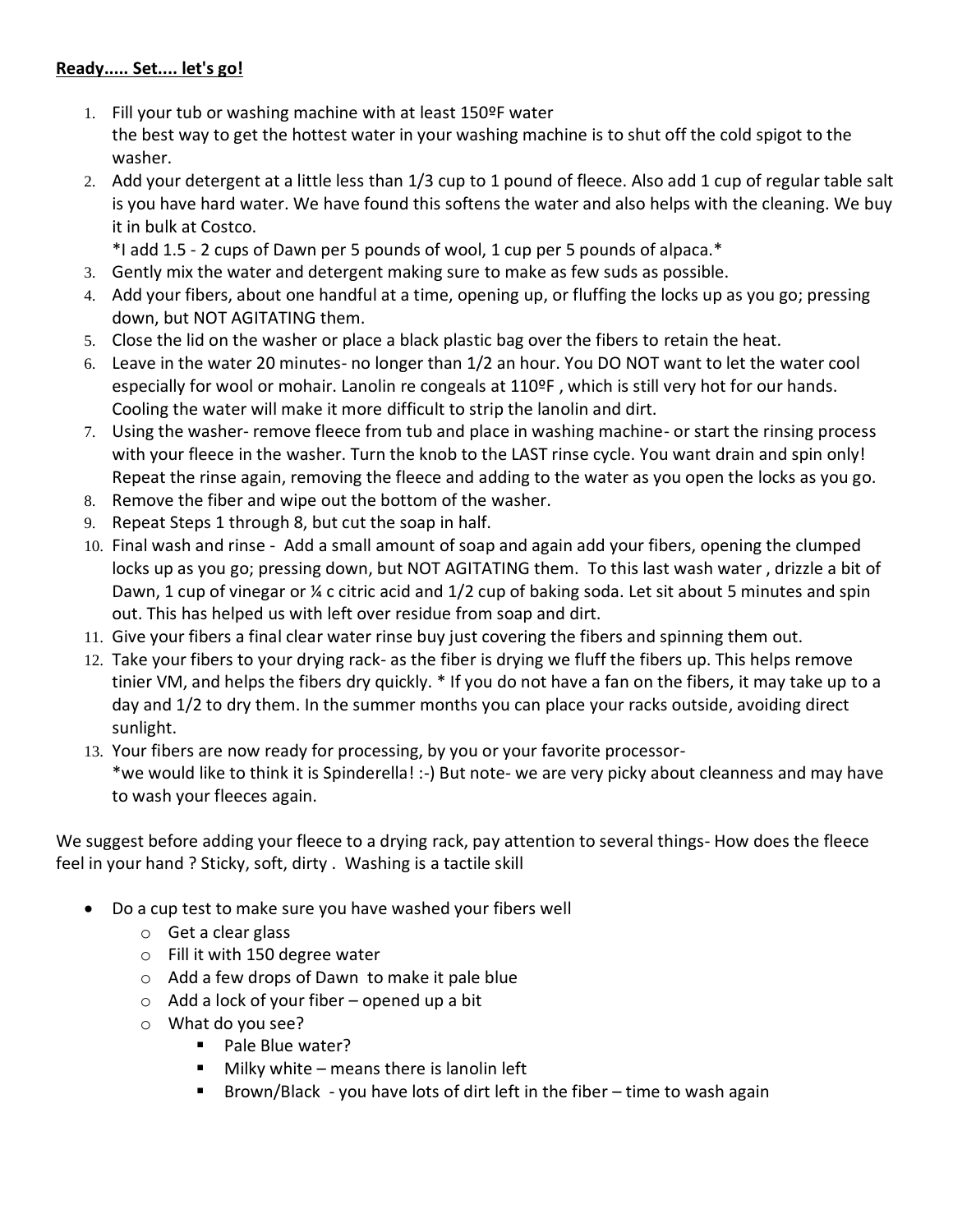#### **FOR MOHAIR or SURI ALPACA:**

We have found that by adding 1 cup of Isopropyl Alcohol removes the wax on the fiber. This also helps with waxy suri alpaca fiber as well.

## **Why Vinegar and Baking Soda?**

Why does adding Vinegar and Baking soda to the next to the last rinse work? Wouldn't the vinegar and soda neutralize each other, since one is an acid and the other a base???

Vinegar is acidic in nature which helps in stain removal, cleaning up dirt and grime and killing germs and bacteria. Baking soda is a salt with alkaline properties that neutralizes acid.

**Answer:** When you neutralize an acid with a base, you do not only end up with water. In the vinegar/baking soda solution, there's other stuff floating around other than protons (H+) or hydroxide (OH-). In the vinegar there's going to be a mixture of acetic acid and acetate (both from the vinegar) as well as other things. What you basically have is a buffer solution. A buffer solution is a solution that is only SLIGHTLY basic or acidic and it tends to bring highly acidic stains/odors back towards a more basic state and highly basic stains/odors towards a more acidic state. In this way a buffer solution helps to neutralize both acidic and basic stains. In our vinegar/baking soda rinse, the solution will also have lots of ions (charged particles) floating around which will help dissolve charged dust particles and other compounds which will help dissolve organic muck.

The main value of this is the immediate reaction. It lifts and breaks up dirt, but after that, what you have leftover is just salt water. That salt has no cleaning ability beyond the mild ability to suspend hard water deposits, which is only useful if you have hard water and then, only if you have another CLEANING agent in the mix- i.e. Dawn.

In testing the Ph. of the final rinse it is a 6.5- 7. Pretty neutral. Even the vinegar/baking soda water was neutral. The volcano is so small - last seconds - the 1/2 - full washing machine. The final rinse is to cover the fiber and spin. We plan to have the fibers tested since so many people have had concerns or questions. We simply have seen nothing weaken, but we do not have the instrumentation to do so. Off to get some samples made and in the mail to our fleece tester. :-)

# **Why HOT water?**

There are two principals at work - **thermodynamics**, and **kinetics**.

In plain terms, you could think of thermodynamics as an answer to the question "how much will dissolve if I wait for an infinite amount of time," whereas kinetics answers the question, "how long do I have to wait before X amount dissolves." Both questions are not usually easy to answer on the macroscopic scale (our world), but they are both governed by two very easy to understand principles on the microscopic scale (the world of molecules): **potential** and **kinetic energy**.

The molecules of hot water have high kinetic energy than the cold water. So they diffuse with dust particles easily. Thus carrying away impurities with it, hot water is better than cleaning than cold water. Hot water, by definition, has faster moving molecules than cold water. (The molecular speed translates into heat.) All other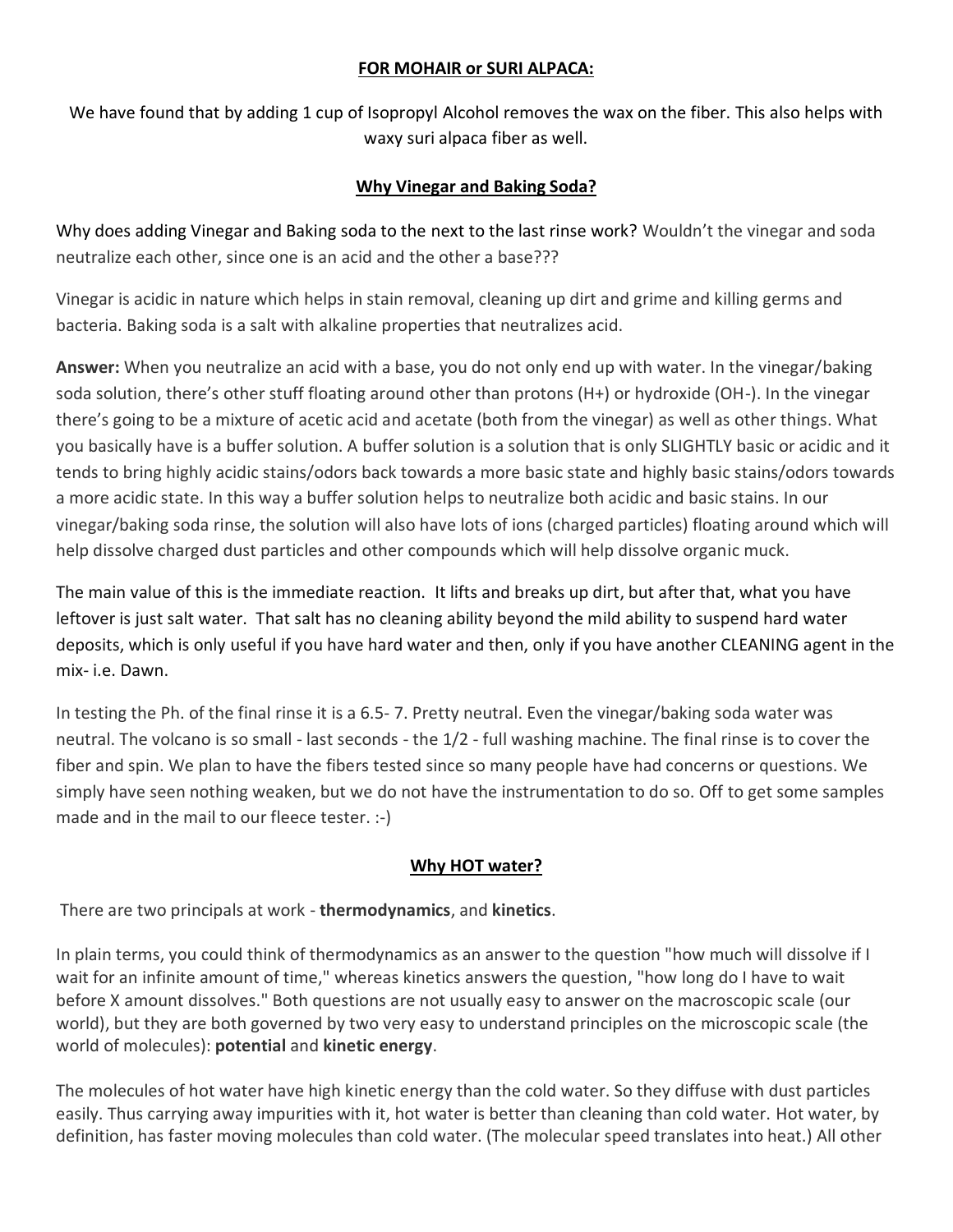things being equal, faster moving molecules do a better job of cleaning than slower moving molecules (in "displacing" the dirt and transporting it away using water.

At higher temperatures, many chemical reactions take place faster. This is because temperature as a measure of the average kinetic energy of molecules, and a higher temperature means that more of the molecules will have an energy greater than the activation energy requirement of a particular reaction.

(There's a common misconception that it's because the molecules in the water hit the items to be cleaned faster, but this only explains a tiny part of the speed change - the majority, as per the Maxwell-Bolzmann equations is the effect in the paragraph above.)

In the specific case of biological detergents between 100f and 150f, the numbers pretty much pan out to mean that a 50F increase in temperature roughly doubles the rate of reaction. Which is why, for the types of stains that detergents deal with, washing for 1 hour at 110f is the equivalent of washing for 2 hours at 150f.

Looking at soap is a step in the right direction. Soap's effectiveness doesn't come by increasing solubility, though, but by acting as a surfactant. It helps stabilize the interface between oil and water by decreasing surface tension--this means it's easier to form clumps of oil in water. (Lower surface tension makes it less energetically costly to add another unit area of interface, so more interface area can exist.) It's not a matter of individual water molecules suddenly finding it easier to drag away individual lipid molecules.

Which brings us to our real answer. The surface tension of water decreases with an increase in temperature. By using hot water, the physical energetics make it easier for water to pull away chunks of oil. Secondarily, the lower surface tension also makes it easier for the water to get into pores and fissures, instead of bridging them.

# **A word about Lanolin**

# *-also known as....Adeps Lanae, wool wax, wool fat, anhydrous wool fat or wool grease*

For the record, there is only one type of lanolin. It is the greasy sebum secreted by sheep's skin and it is absorbed into the fleece.

- Lanolin's function is to keep the fleece clean while also acting as a moisturizer.
- Lanolin helps to keep the sheep's skin dander-free and its locks lovely and healthy.
- Lanolin's ability to act as a waterproofing wax aids sheep in shedding water from their coats.
- Lanolin is a complex blend of oils, waxes, free fatty acids (which combine into oils) and lots of other stuff.
- This waxy substance is used in skin ointments and water-proofing wax.
- Some people like to spin wool without washing because of the lanolin and its softening properties.

A few interesting facts.....Crude lanolin constitutes approximately 5-25% of the weight of freshly shorn wool. Lanolin from one merino sheep can yield 8- 10 ounces !!!

The name given to the product 'Oil of Olay' is derived from the word "lanolin," which is a key ingredient in this popular product.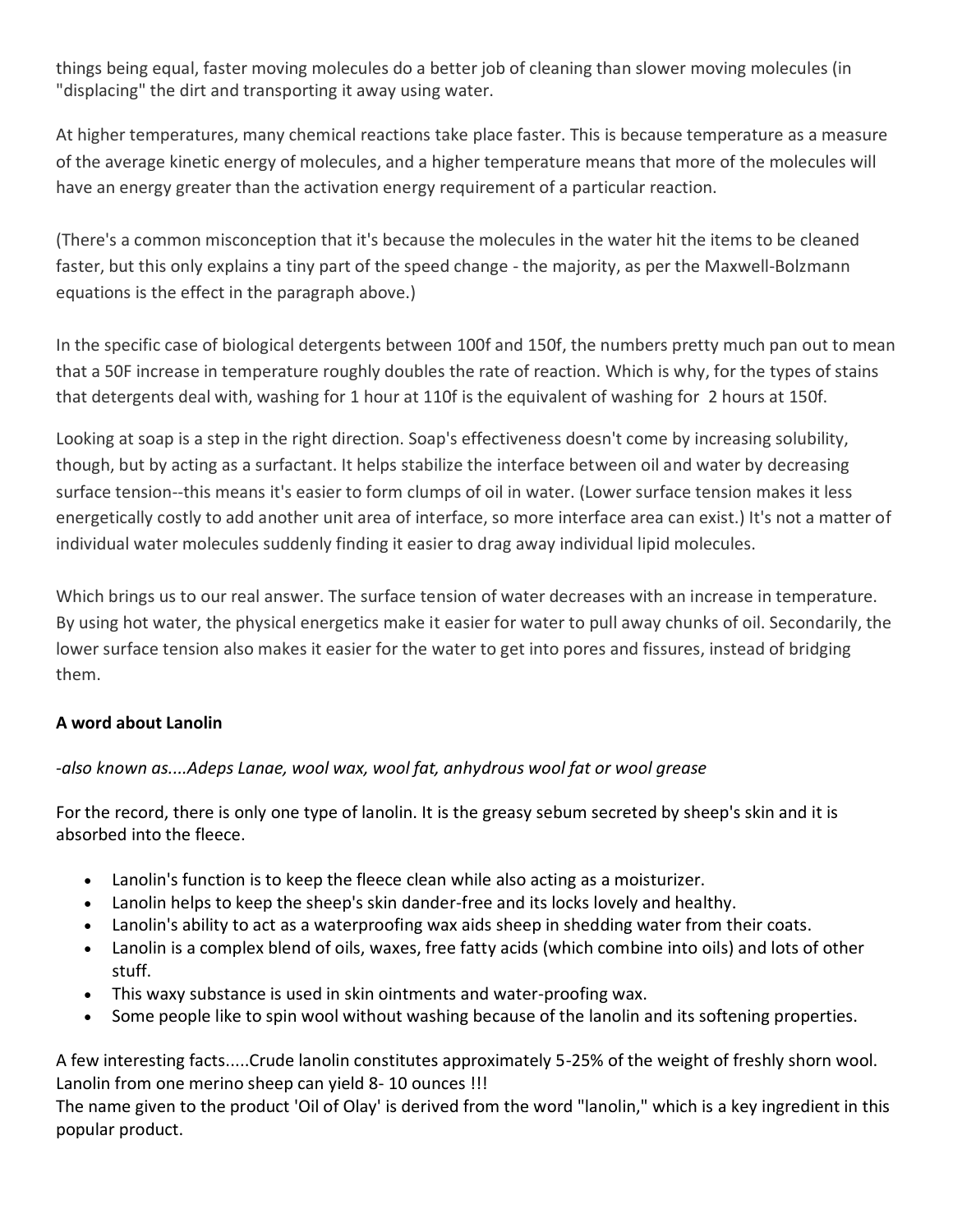#### **More Than Lanolin**

But a fleece can also contain more than just lanolin. It most often contains a substance we call Suint. Suint is water-soluble sweat salts. Many fleeces we purchase may also contain tags (dung), plant matter, and dirt. We often find other things in the fleece, but we will not go into that now. Needless to say, these ingredients all combine with the lanolin and make different kinds of chemical bonds that do need to be washed or processed away.

The water-soluble bits are the easiest. Suint and dirt rinses out with cold water. But remember, cold water **will not** remove lanolin or for that matter, all of the dirt. You need to find a way to make the lanolin mix with the wash water and rinse away. This is the scouring process.

Being an old soaper - we know that making soap requires saponification. The meaning of saponification is adding an alkali to warmed fat- thus making soap. Being that soap is water-soluble, the fat will rinse away in wash water and also carry dirt and oils with it. Of course there is something called emulsification, which turns the oils into little globules that are suspended in water based liquids, allowing them to be washed away with a surfactant or detergent. Putting these things into practice, I used to notice that adding soda ash to my water was a strong enough alkali to saponify lanolin. The problem I found was protein fibers could be damaged in alkali conditions. After speaking with a chemist and also trial and error, I realized that wool is coated and protected by the lanolin. The wool was not damaged by the high pH until all of the lanolin dissolved. With hot water, a higher pH and shorter washing times - I was able to avoid any damage to the wool. I find that 20 minutes is plenty of time to do this. I do not use soda ash any more, but we do use a **good detergent** and **LOTS OF IT** in the 1st wash!!!!

Without getting into a long and drawn out college paper, I want to tell you that a neutral pH cleaner is better than a high pH cleaner. Years ago a friend of mine gave me some Sodium Laurel Sulfate (Orvus is another word for this). I tried it to wash wool and found it does not work at all. It was originally formulated to make suds, and though most people equate suds with cleaning, it is not something I would use to wash greasy, waxy wool. I know I used to explain to customers of our soap that suds do not mean clean. It just means suds and bubbles.

Because lanolin is grease, it dissolves best in very hot water and generous amounts of detergent. Think of washing a butter dish. Can you use cold water to get the grease off of the dish? How about just soap? I know the best way for me is to use hot water and soap to get that grease off of my butter dish.

If temperatures are lowered during the washing process, it can make the lanolin re congeal and make a stickier substance that is more difficult to wash out. Believe me- you do not want to battle this one. Remember - HOT HOT HOT is the solution here!!!! This is imperative throughout the entire washing process. No hot- warm and cold!!! The only time you may want to soak a fleece in cold water is before washing to remove and soften mud and dirt from the fleece. You can soak a fleece overnight in cold water before washing.

Llama, alpaca, and some other exotic fibers do not contain lanolin and, while easier to clean than sheep wool and mohair, you should not underestimate the value of cleaning these fibers.

We suggest you wash you fleece as soon as possible after shearing because the lanolin or wax in the fleece hardens with age. Though we have washed and processed older fleeces with no problems, not washing your fleece increases the likelihood of color changes in a white fleece, and increases the chance of the fermentation of organic matter. We have experienced a few fleeces with fermenting VM matter and pew.... it takes a long time to rid the fiber of this stick! A raw fleece is also more likely to attract moths than a clean one.